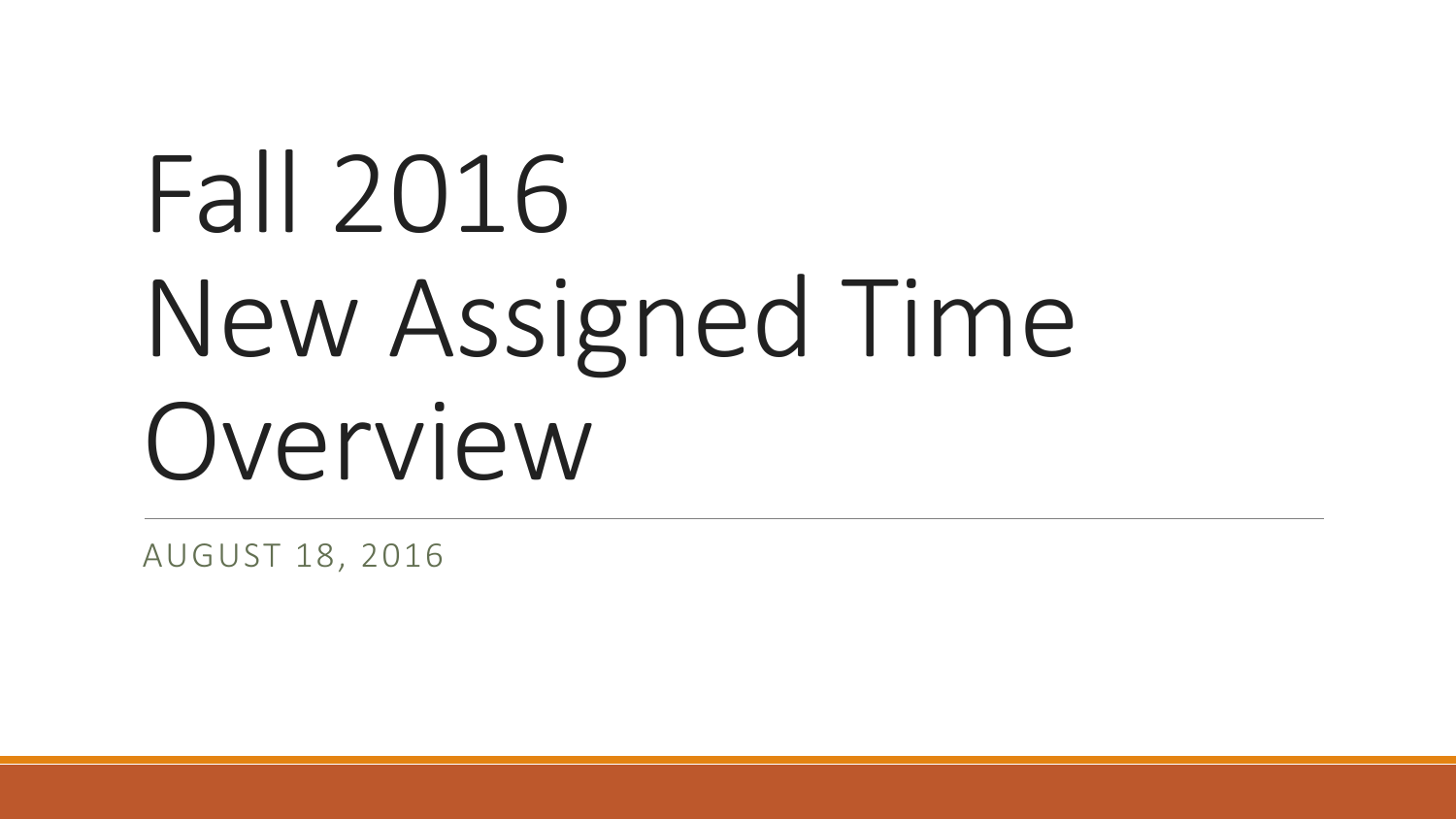# Overview of new approach

This fall, workload will be recorded using the new codes only

New categories should better match actual activities performed by faculty—should not need to read between the lines

CSU categories will still be reported to the CSUCO and recorded in Peoplesoft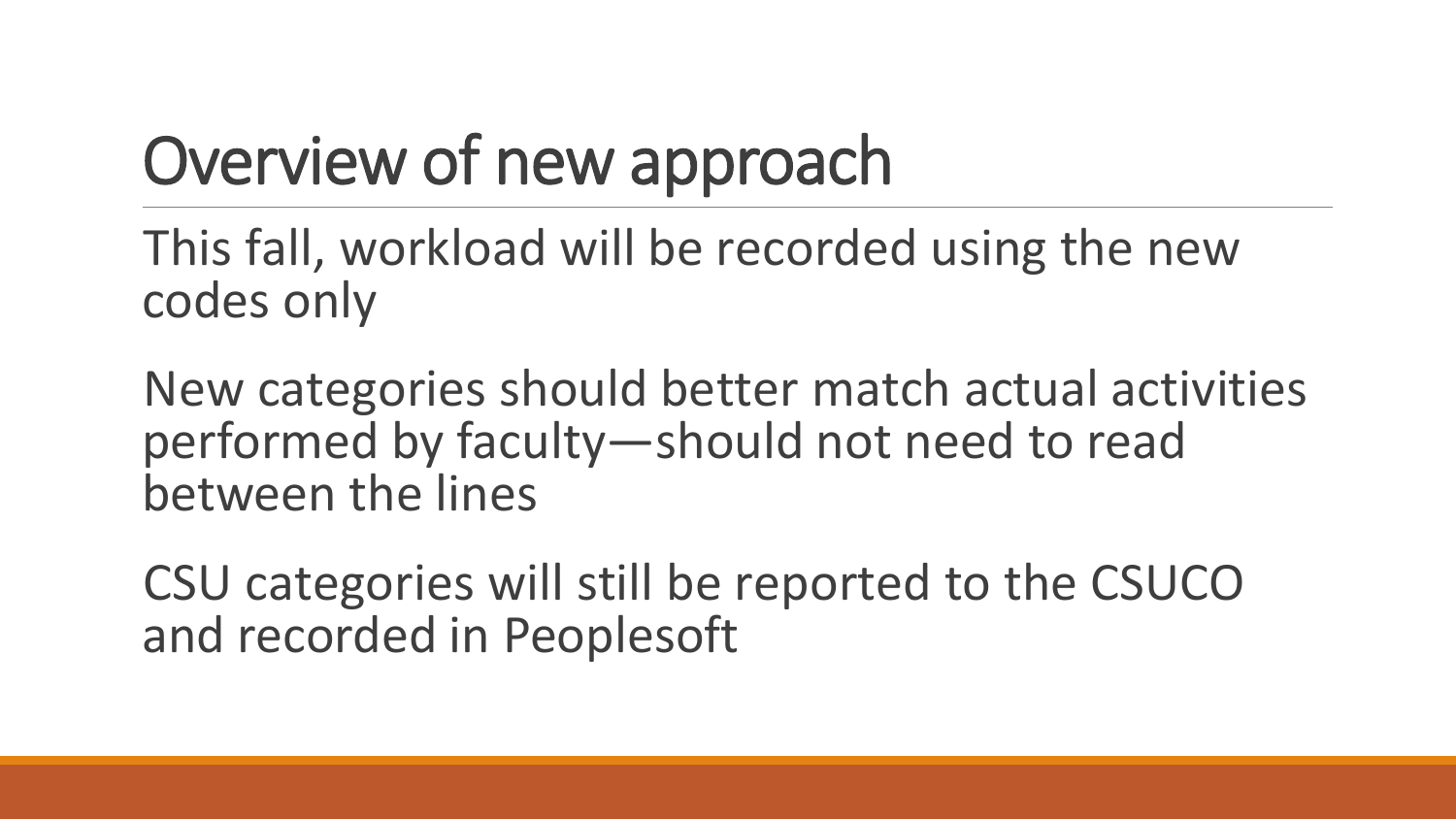## Overview, continued

We suggest not trying to backwards-engineer the old codes into the new ones—if the activity doesn't fit the new description, it's probably not right

We do not expect a net change in total assigned time hours or the instructional share as a result of the new codes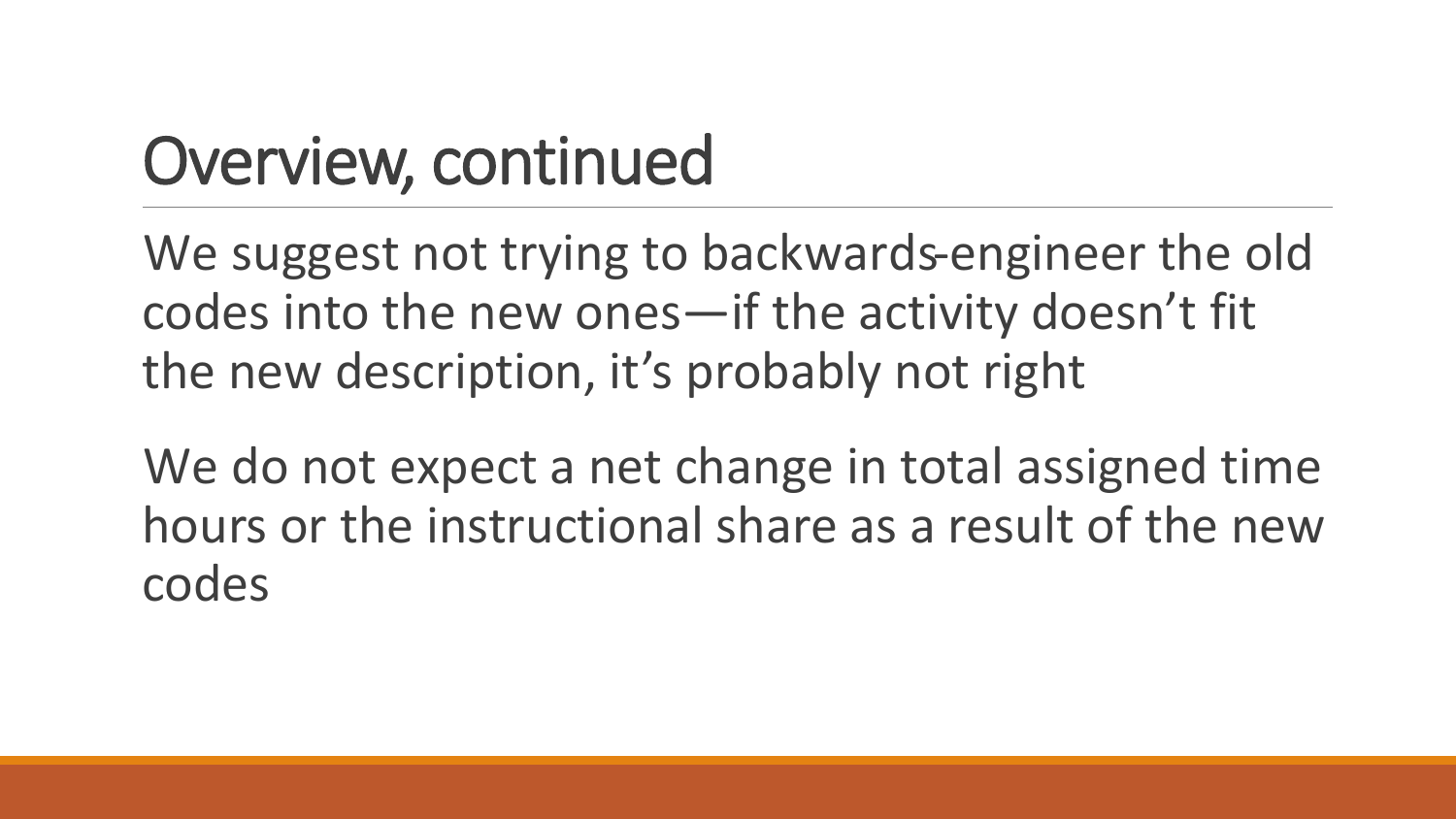# Biggest differences

RSCA is clearly handled

Better coverage for program planning, assessment, program coordination, other administrative duties, special projects

External buyouts now tracked in the same place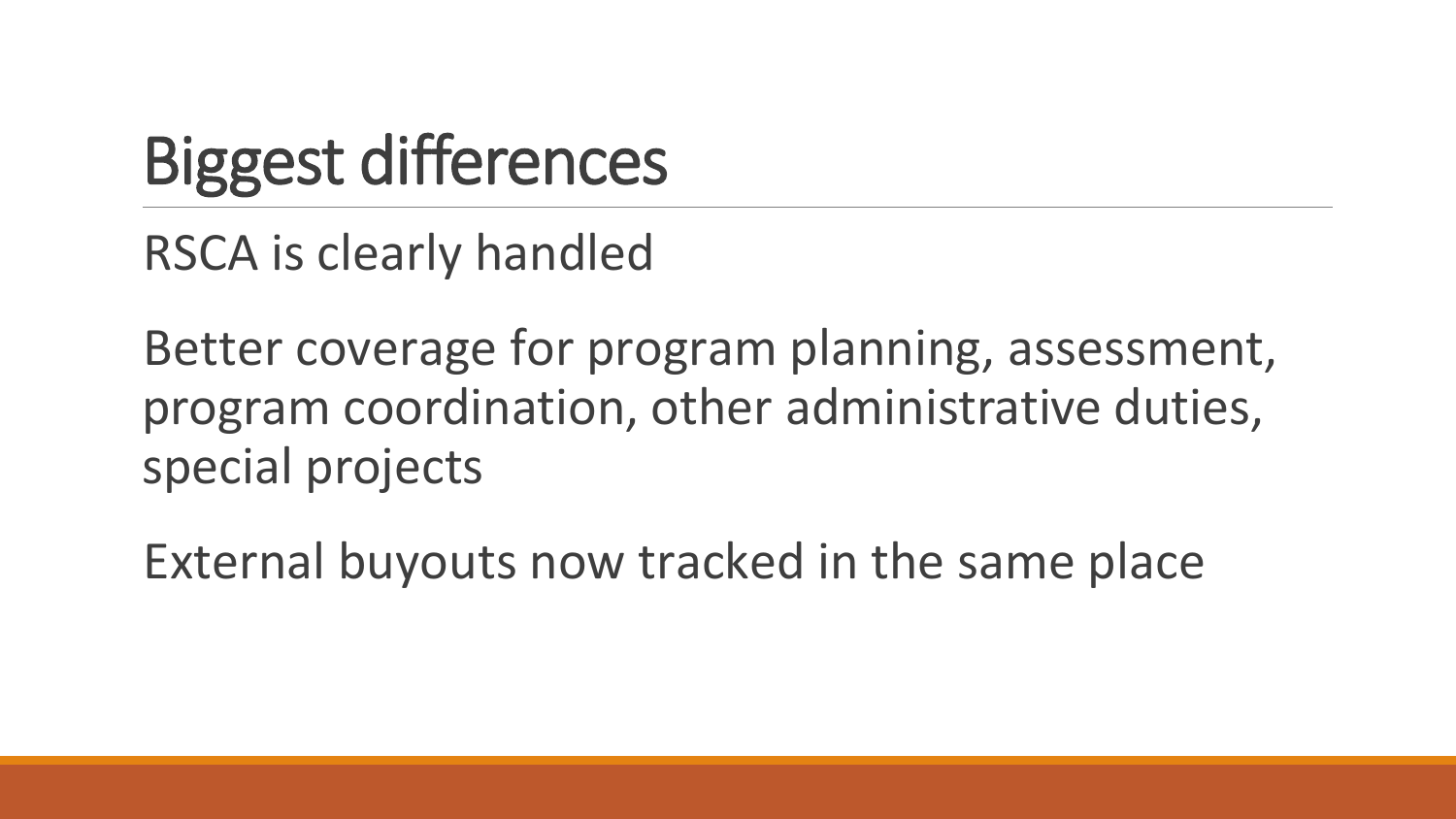## RSCA code uses

Not just for provost's grant recipients

Can be any recognized RSCA time that will be funded through state-supported programs

Could include new faculty release and exceptional service when those are RSCA-related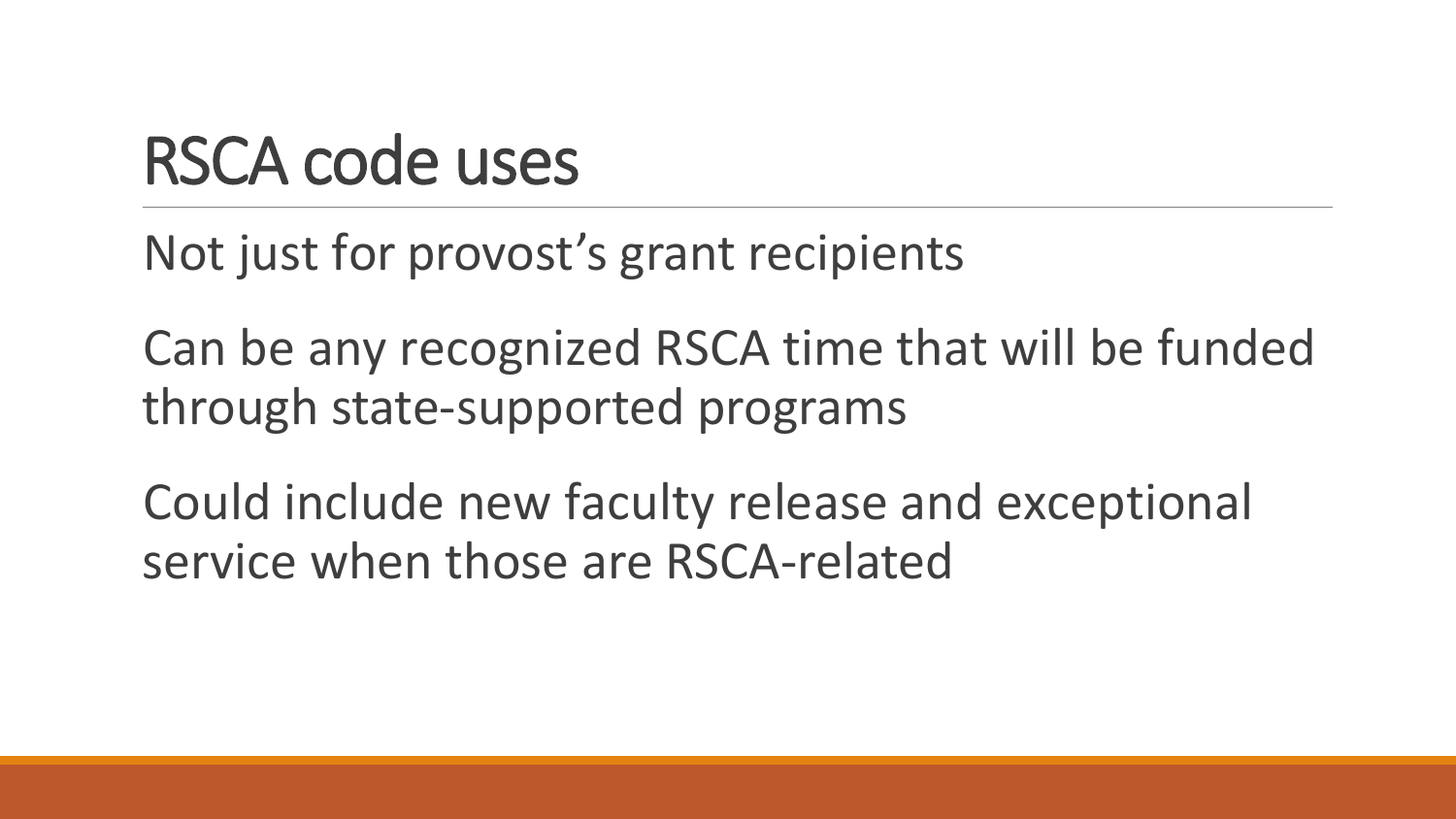## RSCA vs. RESEVL

RESEVL was a category already recognized in the CSU codes

There was a tradition of putting research not related to instruction under that category

Going forward, RESEVL should only be true evaluations of pedagogy, curriculum, etc., e.g., a study of Stretch English vs. conventional remediation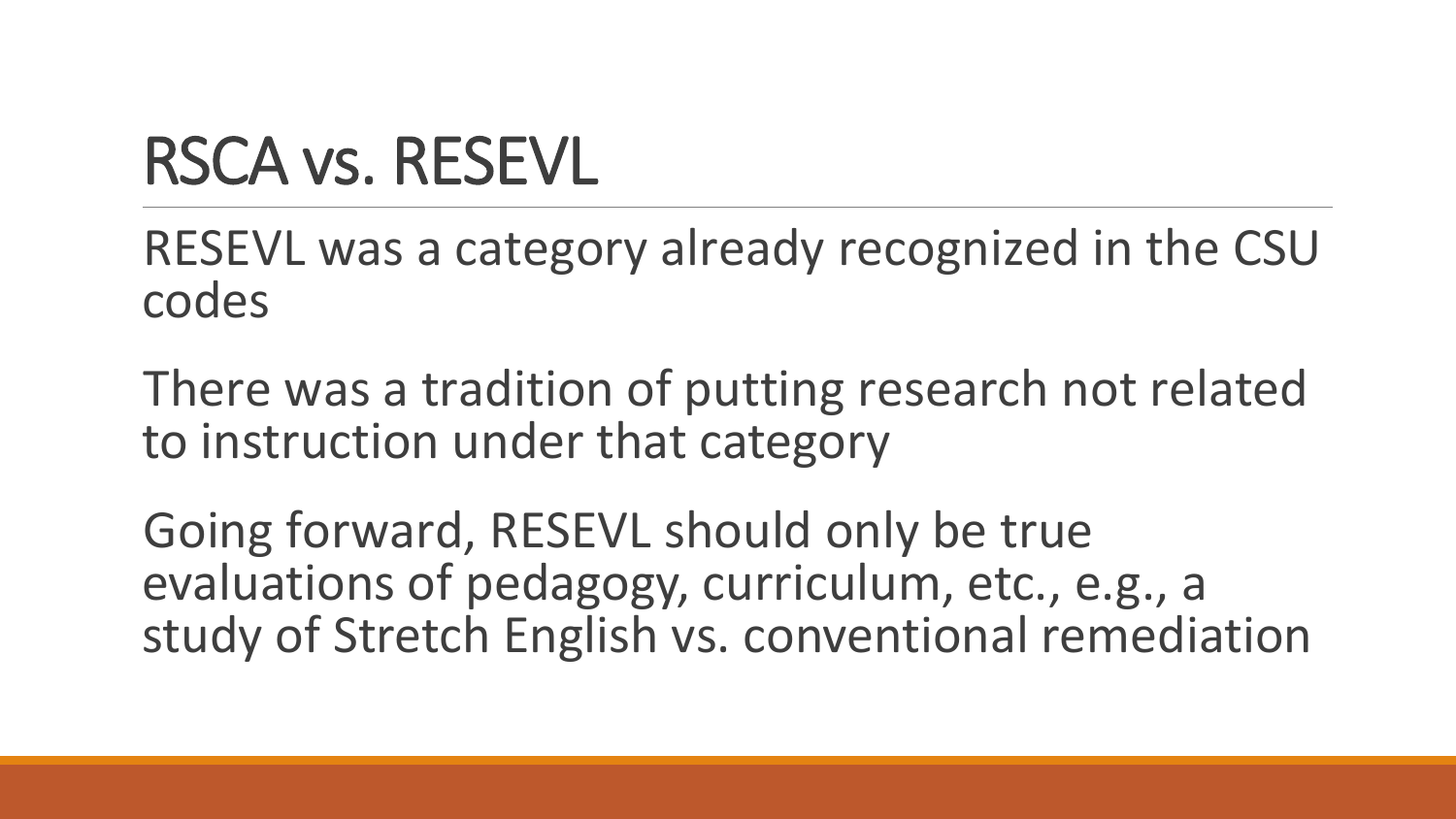## BUYOUT code uses

Typically funded through Tower Foundation or Research Foundation

Does not bring the faculty member to 1.0 FTEF for official reporting (student-faculty ratio, department/college total FTEF)

Will not be submitted to CSUCO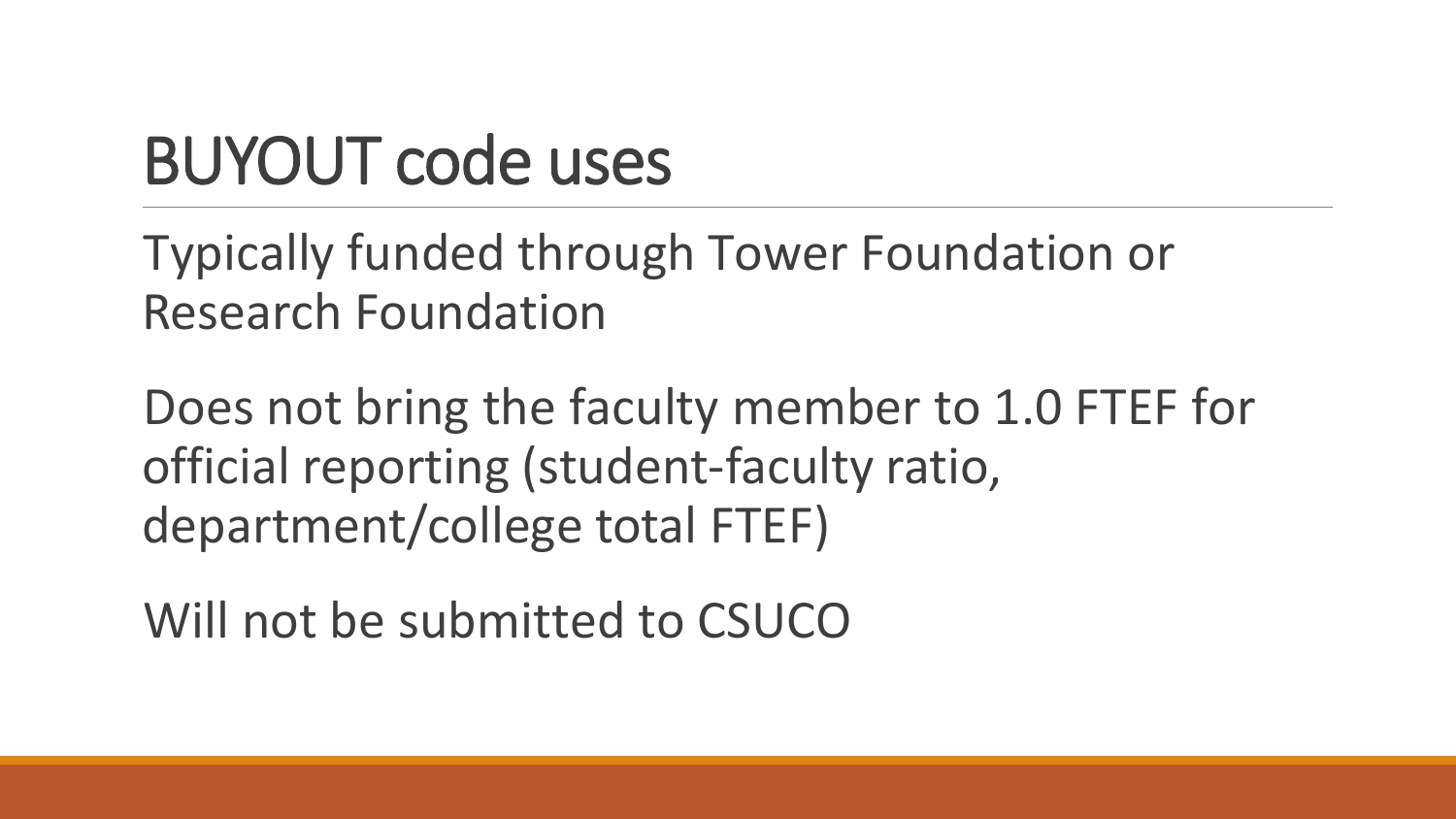## PROGPL vs. PROGAD vs. ACCRED

PROGPL is for assessment, self-study, and similar activities that involve analyzing programs' outcomes and effectiveness, including annual assessments and developing the program plan

PROGAD is routine coordination tasks that are day-to-day operations of a program, including placements

ACCRED is for direct work on an accreditation report/process (either programmatic or institutional)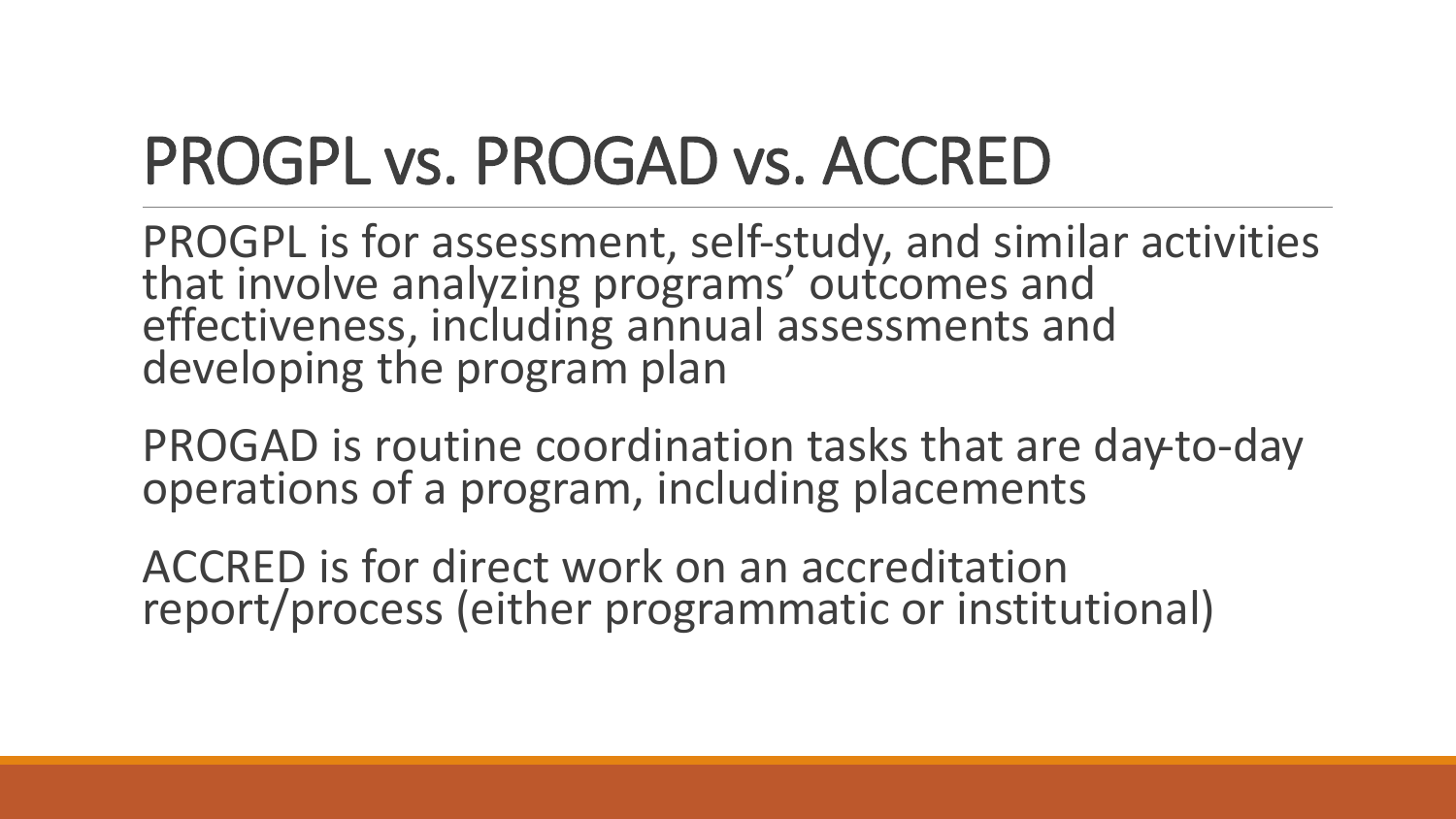## ASSOC code uses

Associate chair/associate dean duties are sometimes recognized with assigned time

This code is intended for cases when that role is formally recognized in the department or college

At the department level, there's potential overlap with PROGAD; the assumption is that ASSOC is wider set of administrative duties closer to those of a chair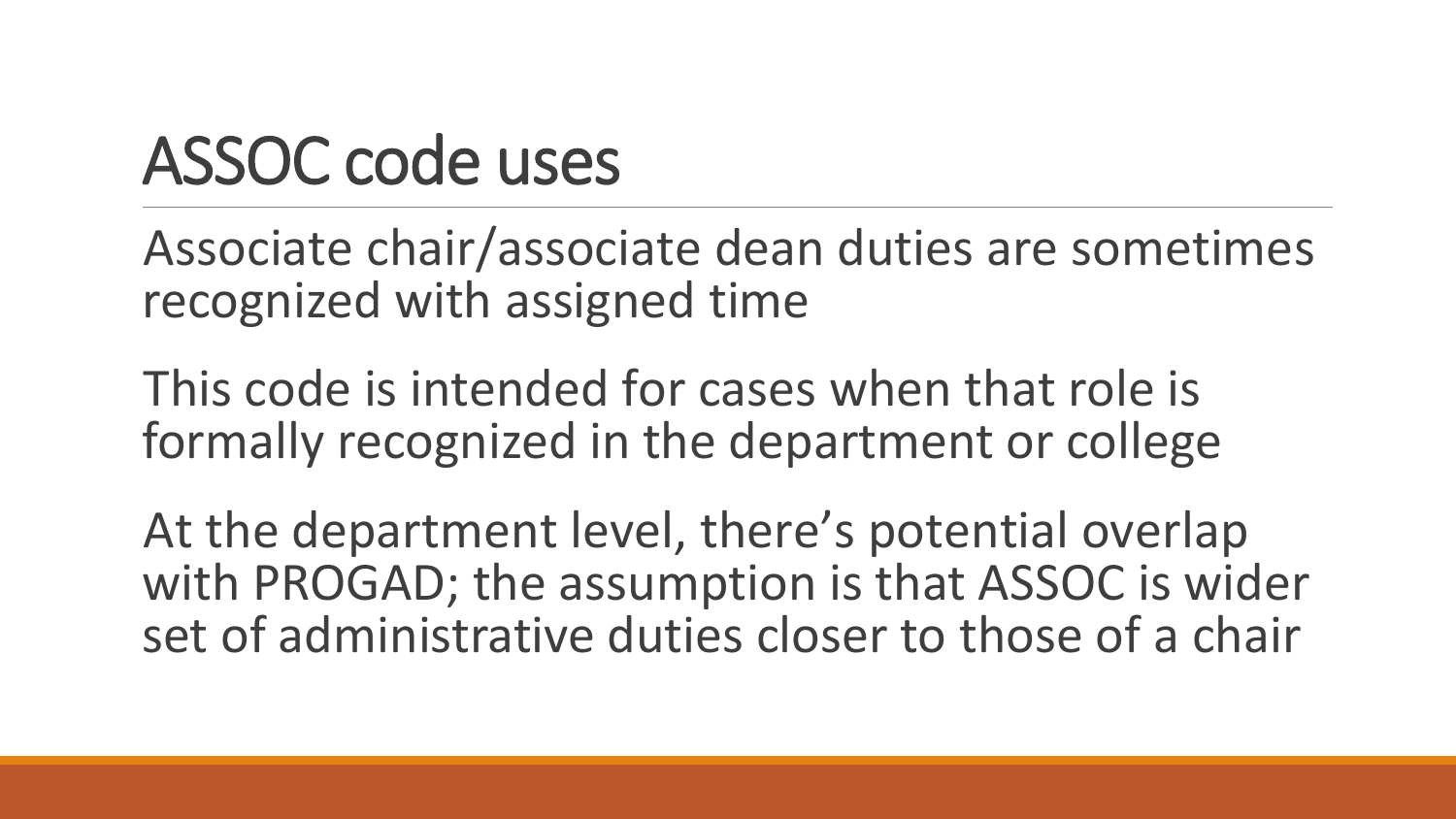#### SPCPRJ code uses

Typical uses will be special advisors to the provost, leading a special project at the college or university level

It's preferable to code the duties as something more specific whenever possible, e.g., accreditation